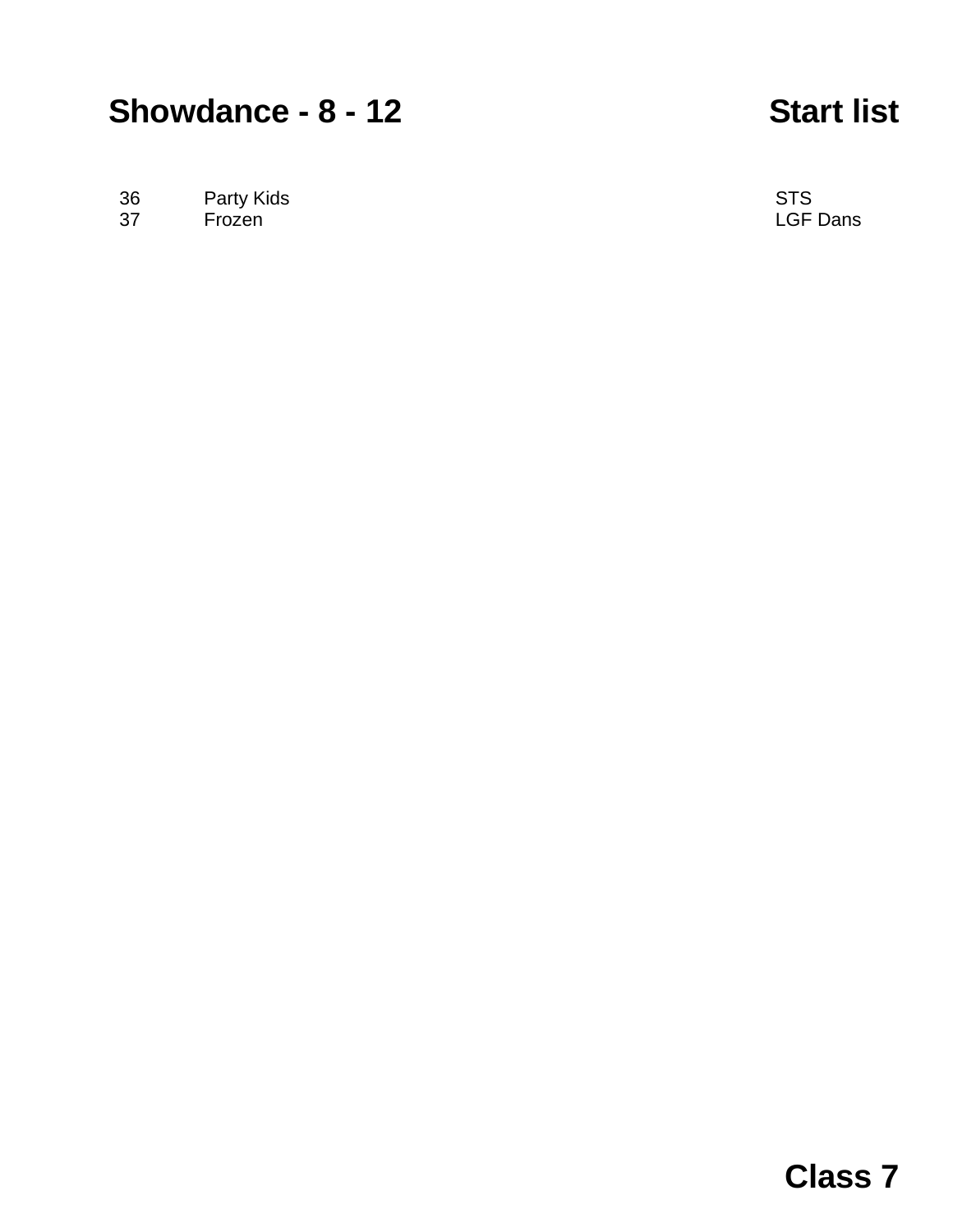## **Showdance - 8 - 12 Finale**

|  | B - Erik Henriksen |                           |
|--|--------------------|---------------------------|
|  |                    | C - Lars Kristian Jønsson |
|  | D - Annette Græm   |                           |
|  | E - Per Lundsgaard |                           |
|  |                    |                           |

F - Emma Louise Gertsen

### Show

| $CDEF$ 1-1 1-2 |  | Result |
|----------------|--|--------|
| 36 11111 5     |  |        |
| 37 22222       |  |        |

### Total

| Cpl | Show Total | Result |
|-----|------------|--------|
| 36  |            |        |
| 37  |            |        |

## **Class 7**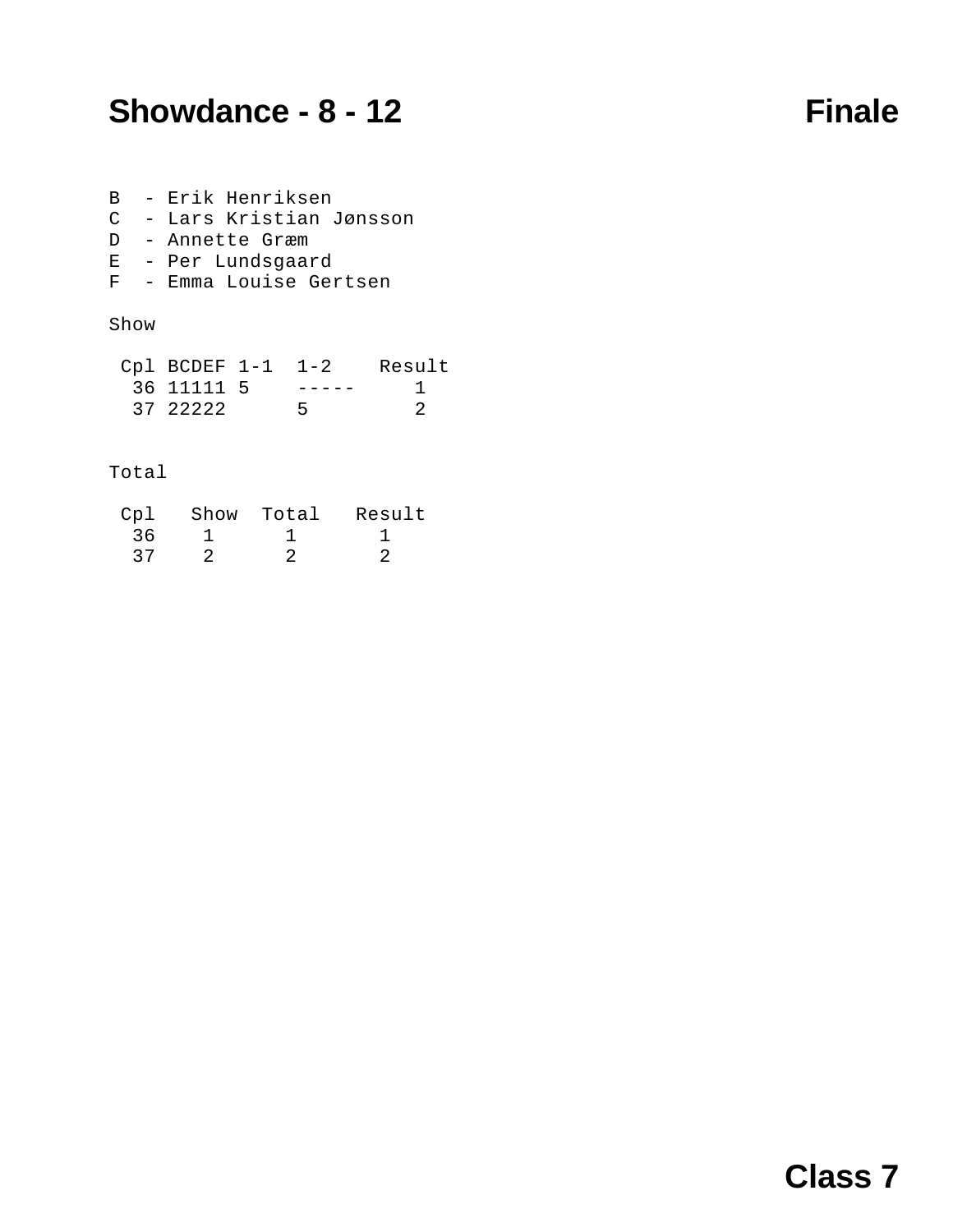# **Showdance - 8 - 12 Result List**

 1 ( 36) Party Kids STS 2 ( 37) Frozen LGF Dans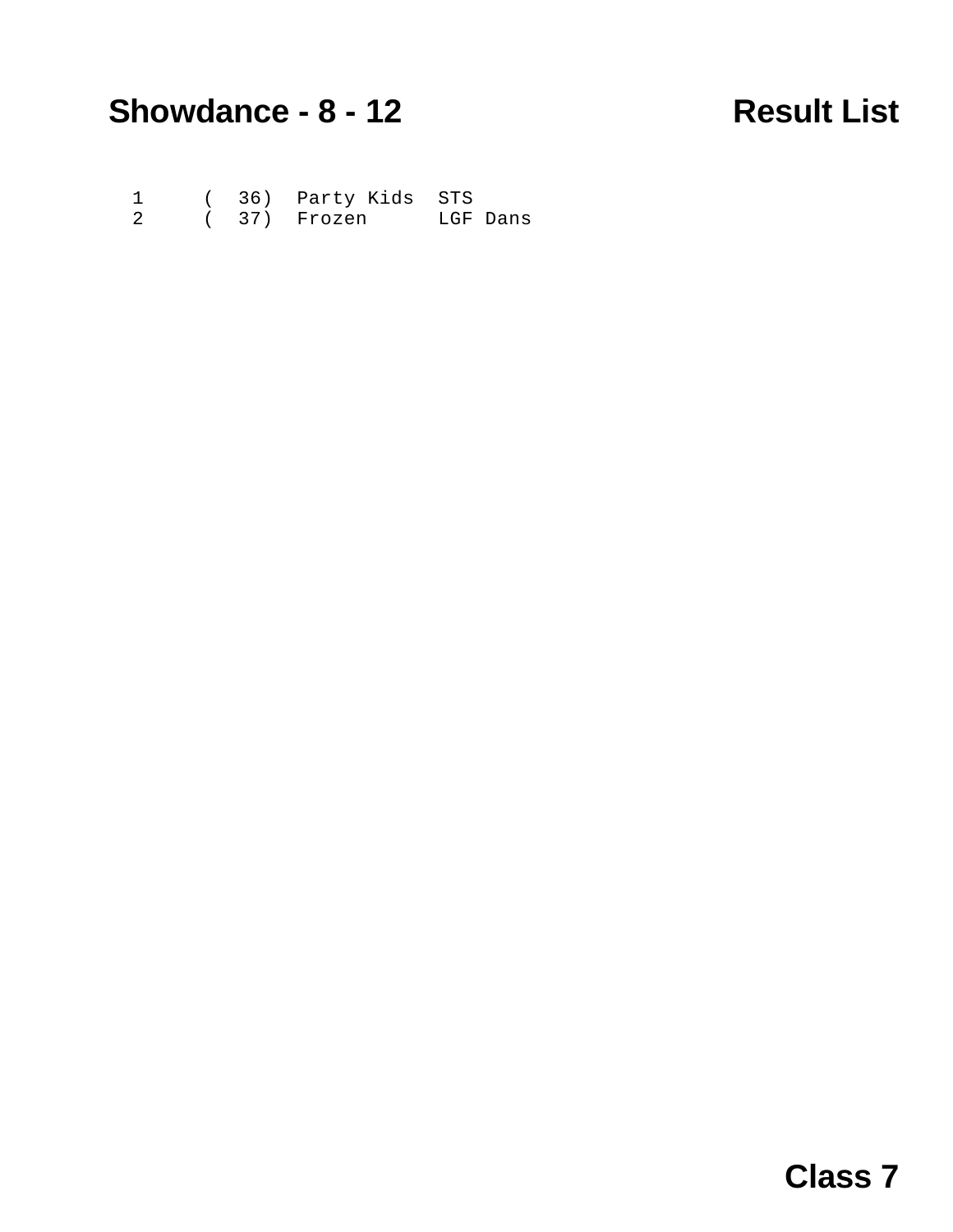## **Showdance - 12 - 17 Start list**

- 41 Barbie MS Dans
- 42 Team LGF<br>43 Rocking Teens **Example 2018** SSF
- 43 Rocking Teens SSF
- Bare nesasaties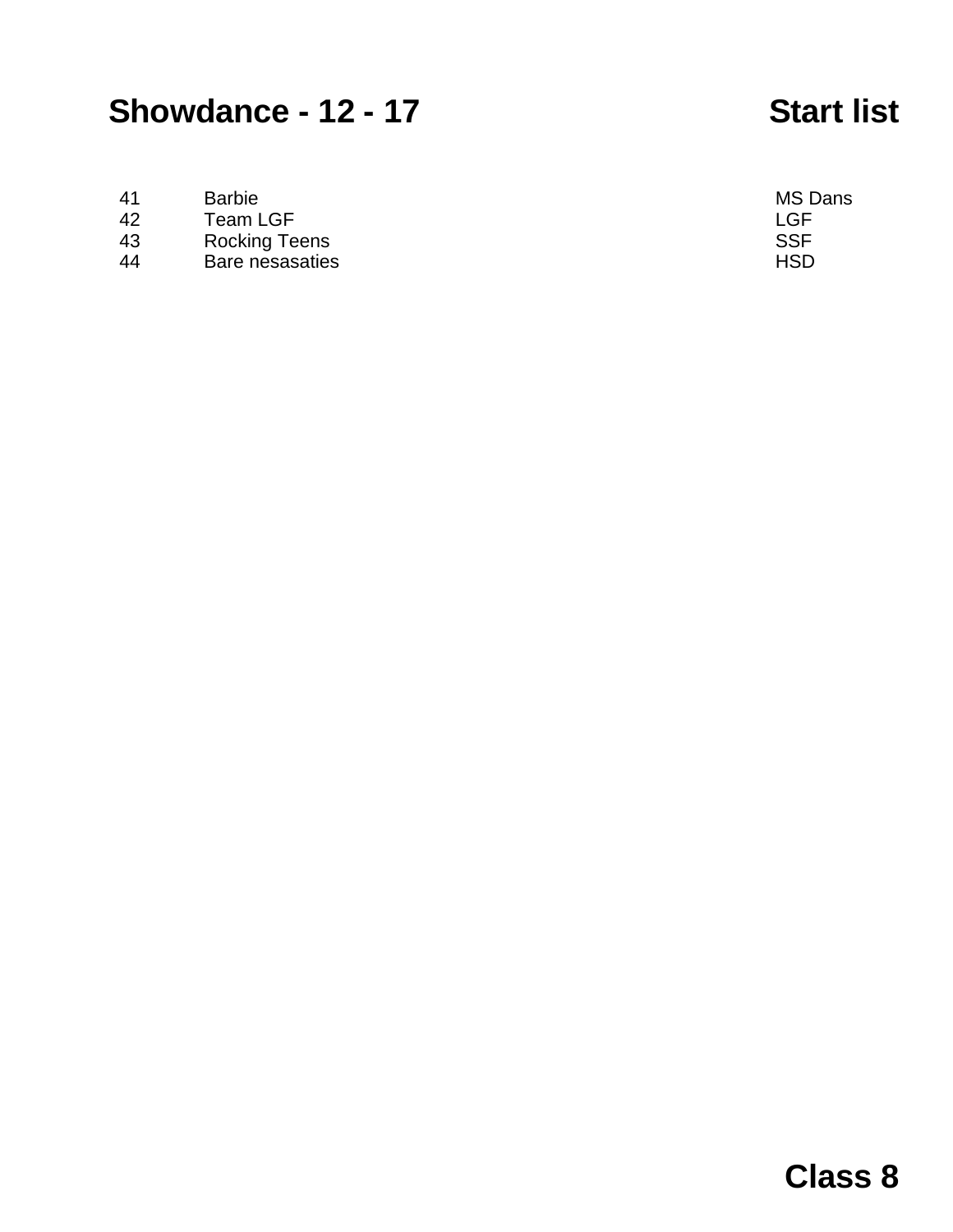## **Showdance - 12 - 17 Finale**

- A Michael Holst-Olesen
- C Lars Kristian Jønsson
- D Annette Græm
- E Per Lundsgaard
- F Emma Louise Gertsen

### Show

| Cpl ACDEF 1-1 1-2 1-3 1-4 |   |  | Result |
|---------------------------|---|--|--------|
| 41 12111 4                |   |  |        |
| 42 33333                  |   |  | - 3    |
| 43 21222                  | ᠷ |  |        |
| 44 44444                  |   |  |        |

## Total

| Cp1 | Show | Total | Result |
|-----|------|-------|--------|
| 41  |      |       |        |
| 42  | ર    | 2     | 3      |
| 43  | 2.   |       | 2      |
| 44  |      |       |        |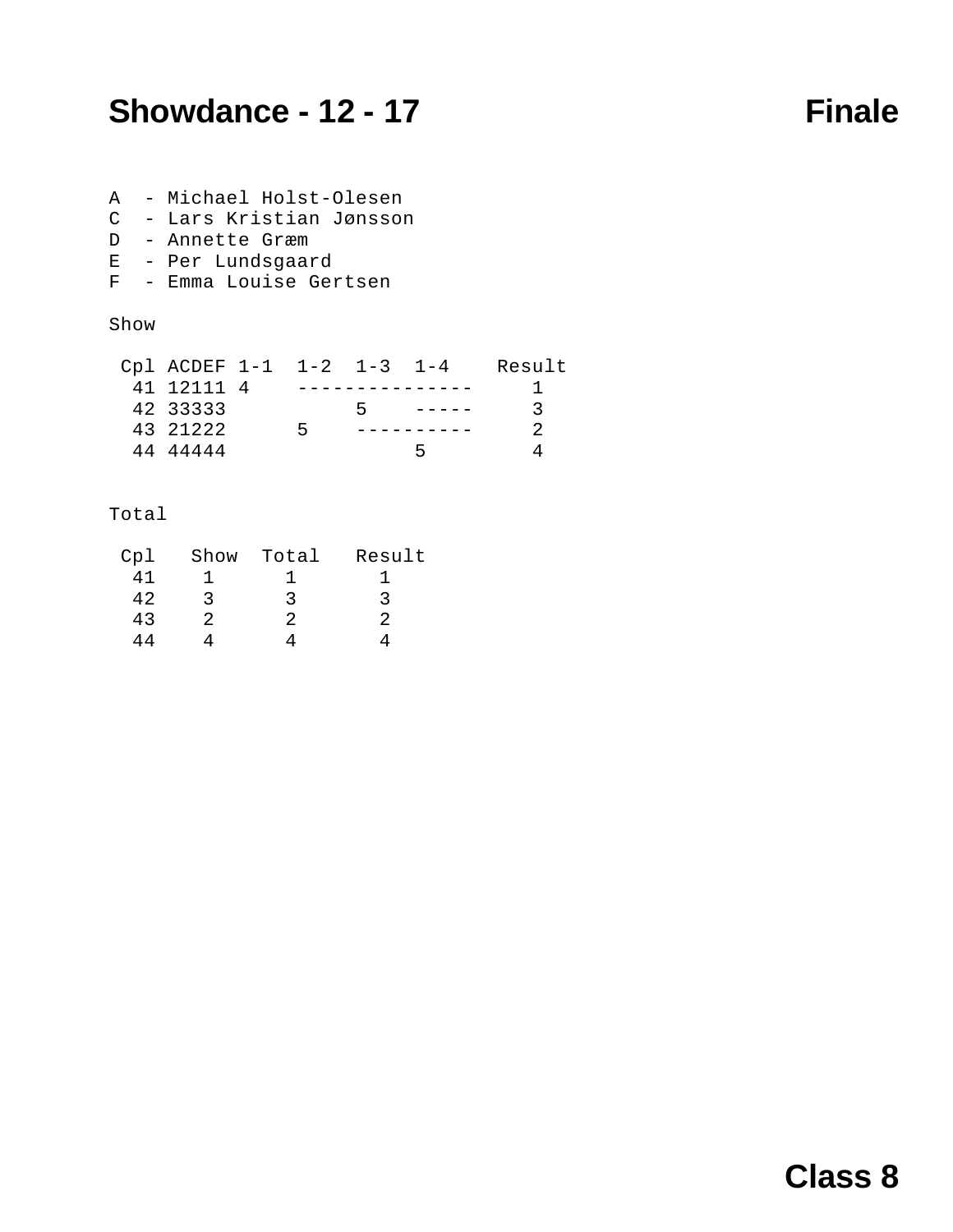## **Showdance - 12 - 17 Result List**

|    |  | ( 41) Barbie              | MS Dans |
|----|--|---------------------------|---------|
| 2. |  | ( 43) Rocking Teens       | SSF     |
| 3  |  | ( 42) Team LGF            | LGF.    |
| 4  |  | ( 44) Bare nesasaties HSD |         |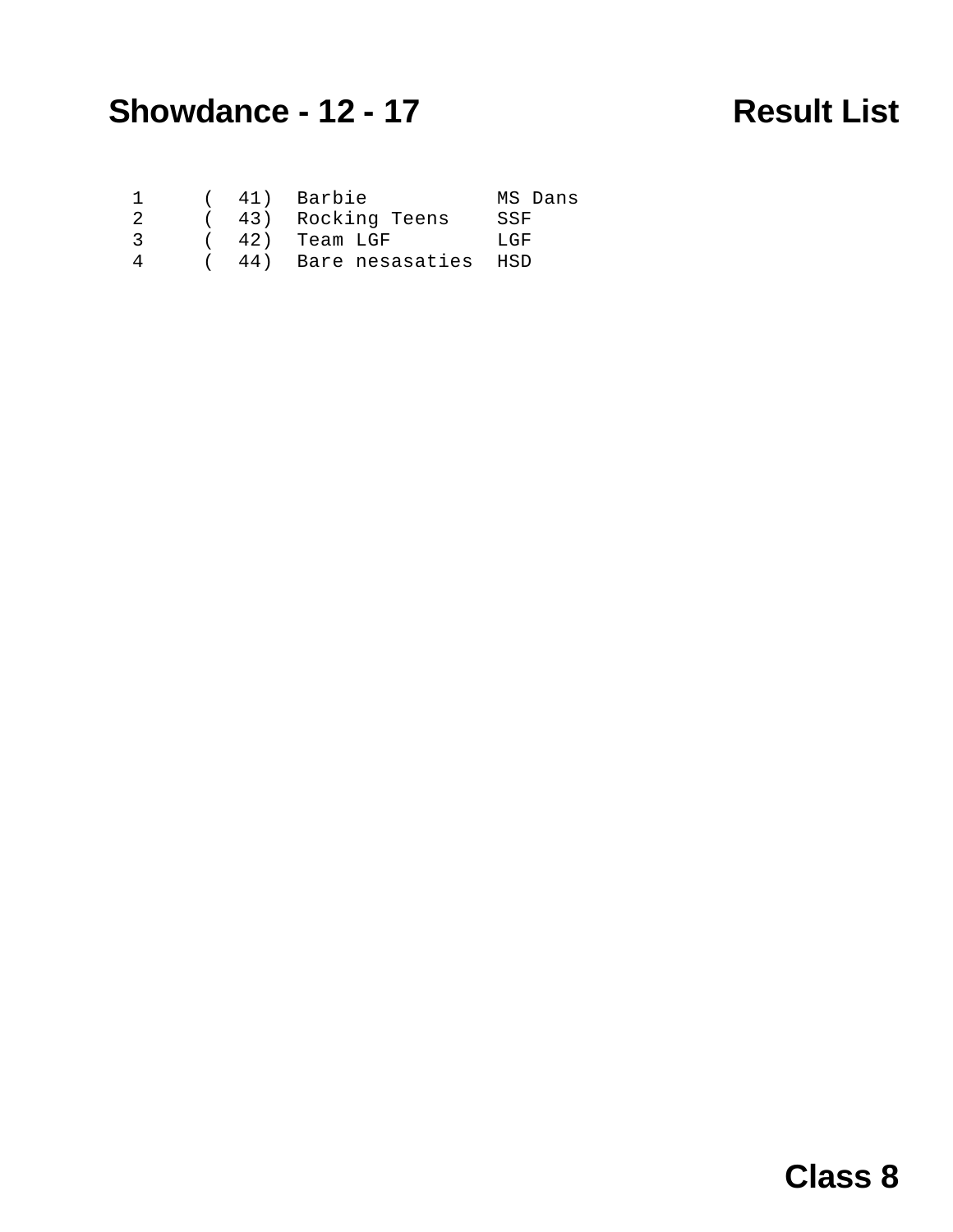# **Showdance - Over 17 Start list**

46 Beat It STS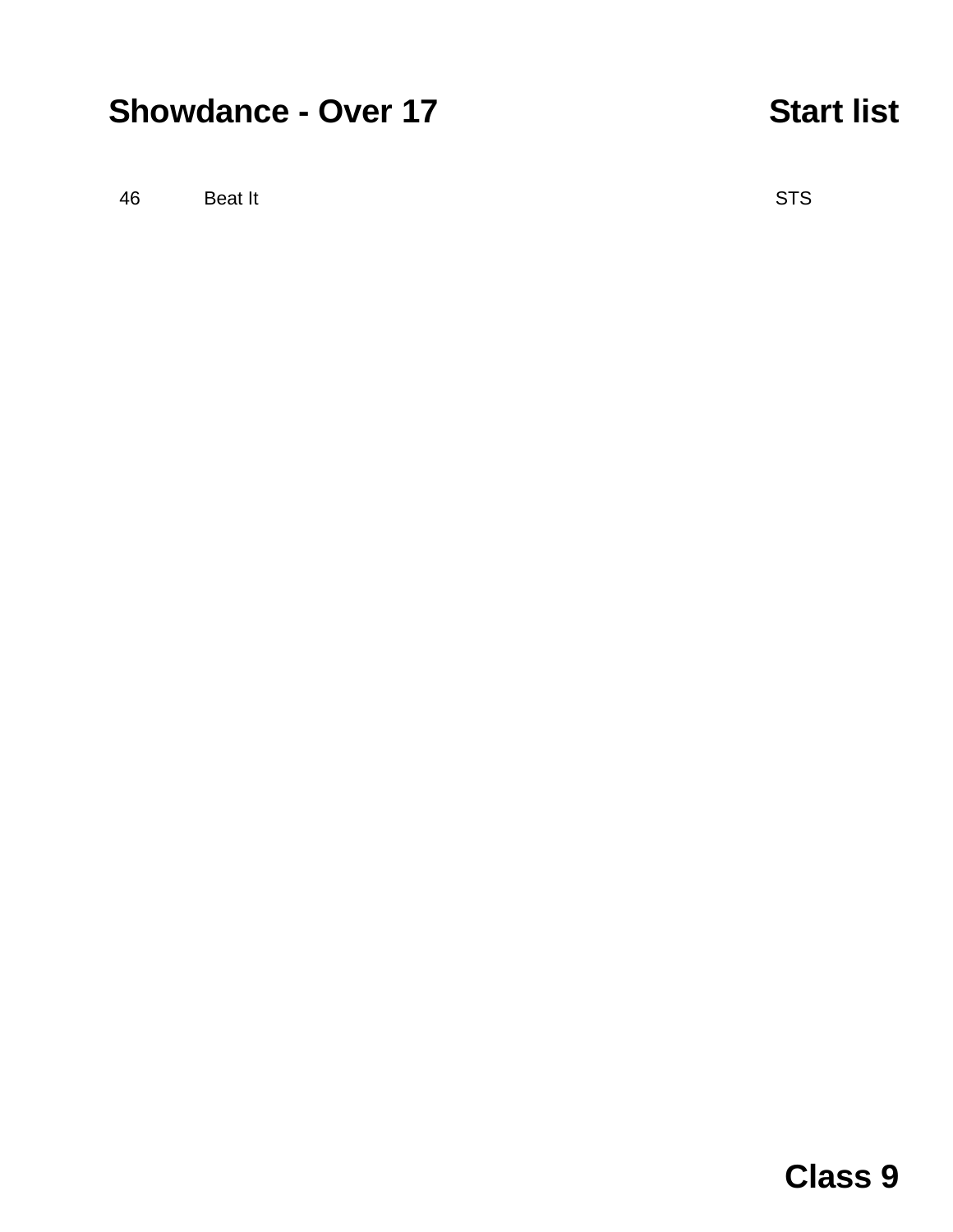## **Showdance - Over 17 Finale**

- A Michael Holst-Olesen C - Lars Kristian Jønsson D - Annette Græm E - Per Lundsgaard
- F Emma Louise Gertsen
- 

## Hip-Hop

| $Cp1$ ACDEF $1-1$ | Result |
|-------------------|--------|
| 46 11111 5(5)     |        |

### Total

| Cp1 | $Hip-$ | Total | Result |
|-----|--------|-------|--------|
| 46  |        |       |        |